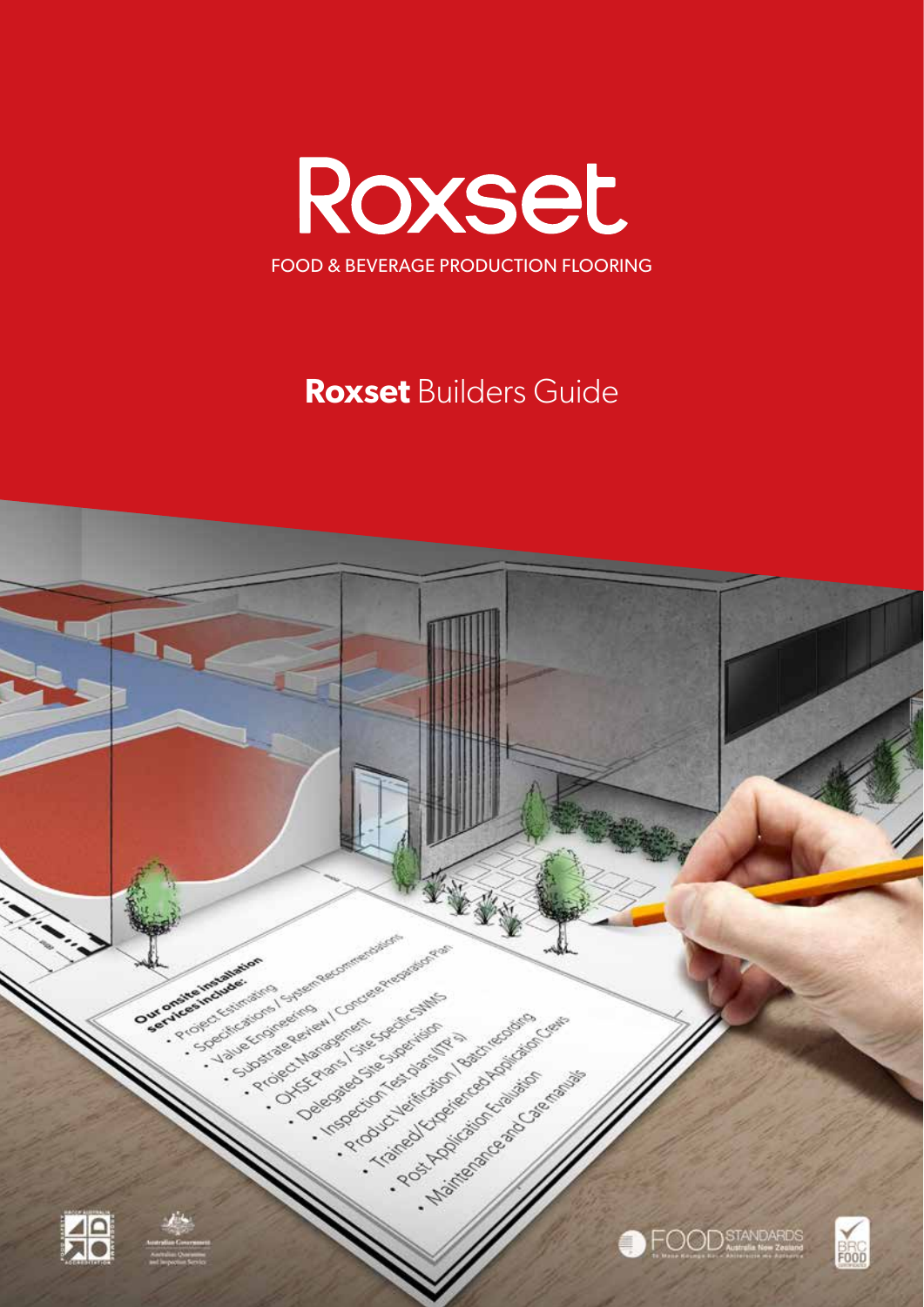

- Site inspection & analysis
- Problem solving
- Safety requirements
- Compliance recomendations

# AUDIT & ASSESSMENT **DESIGN & PLANNING**

- Audit survey of floor areas
- Coving and drainage
- Coating selection options
- Line markings & colour choice
- Time line & scope of works

# THE ROXSET DIFFERENCE

# aaaaaaaaaaaaaaaaaaaaaa

## **Our onsite installation services include:**

- Project Estimating
- Specifications / System Recommendations
- Value Engineering
- Substrate Review / Concrete Preparation Plan
- Project Management
- OHSE Plans / Site Specific SWMS
- Delegated Site Supervision
- Inspection Test plans (ITP's)
- Product Verification / Batch recording
- Trained/Experienced Application Crews
- Post Application Evaluation
- Maintenance and Care manuals



# **Project Assessment**

Roxset provides a thorough audit of the premises which will help outline any existing problem areas or underlying foundations that may need to be adjusted or repaired. This process is also essential in identifying any potential Health and Safety issues that can be rectified in the design and planning stage.

# **Specifications, Recommendations & Estimating**

After an initial assessment has been completed and any problem areas have been identified, Roxset will work with you to create a custom solution. We will provide a detailed plan and estimate that includes all specifications which outline the floor areas to be completed with a selection of options to choose from.

# **Value Engineering**

Our qualified team of professionals are committed to completing all of the necessary requirements to a high standard at the lowest cost possible. We bring over 40 years experience of working with multiple construction partners for large industrial projects so we understand and respect the importance of good working relationships and clear communication being key to minimising wastage of materials, time and associated costs.

# roxset.com.au

# 1800 769 738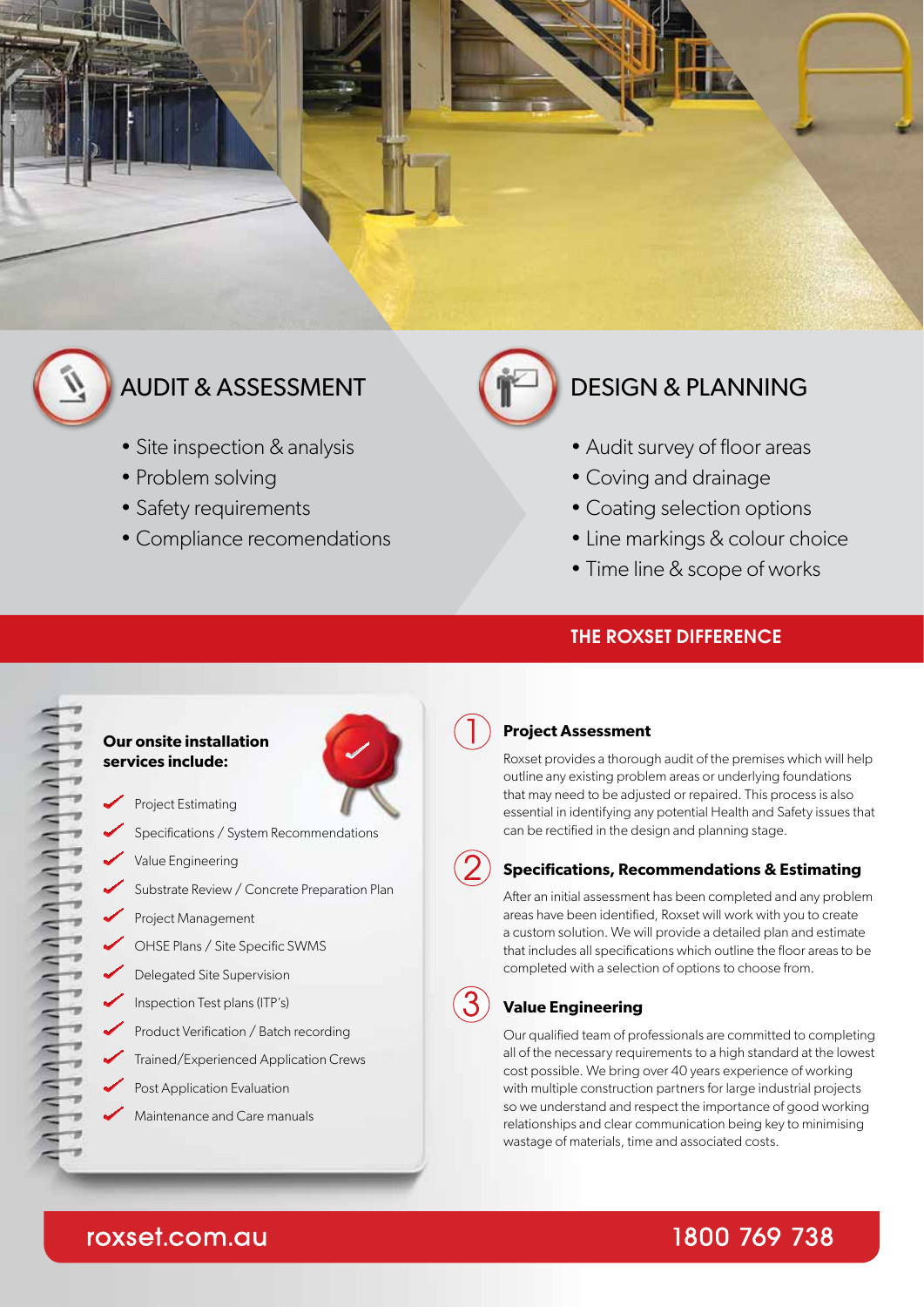

# PREPARATION **APPLICATION**

- Existing floor removal
- Plumbing & drainage
- Screeding & coving
- Expansion joints

- Apply Roxset SE coating
- Apply top coat & line markings
- Final inspection

# **Site Safety OH&S (Site specific) SWMS**

Roxset will provide a detailed SWMS report to outline all responsibilities, risk and other hazards that could potentially arise from construction work activities. These findings are documented and can be reviewed and shared with the relevant partners prior to construction to ensure the site safety standards are in place.

# **Substrate Assessment & Preparation**

Roxset will provide a review of the existing structures substrate to identify any underlying issues or existing foundations that need to be repaired or upgraded before a flooring solution can be applied. We provide a range of concrete preparation services including existing floor removal (removal of vinyl & tiled surfaces / existing epoxy flooring), substrate repair work and waste outlet detail modifications.

# **Trained Experienced Application Crews**

Roxset has a professional and skilled team who can carry out a comprehensive range of floor reconditioning services prior to the installation of your new production floor. This includes, concrete replacement, levelling of slaps and joint repair.

**Inspection Test plans (ITP's)**

Roxset will provide an ITP to establish site specific expectations and promote collaborative working relationships and quality control and compliance.

# **Post Application Evaluation & Inspection**

We take great pride in providing a high level of professional service to our clients. Our Directors are personally involved in every installation and in most cases will visit the site before and after each job to ensure our client is completely satisfied. Our product is compliant under the umbrella of the Australian safety standards for AQIS, NSW Food Safe and HACCP.

# **Maintenance & Cleaning Manuals**

The Roxset SE flooring system has been designed to provide customers with many years of trouble free maintenance even in the most challenging conditions. To ensure customers get the best out of their floor, we provide a comprehensive maintenance guide outlining best care methods, cleaning equipment and chemicals. By following this manual it will ensure your flooring remains in optimum condition providing years of durability and performance.



# Roxset